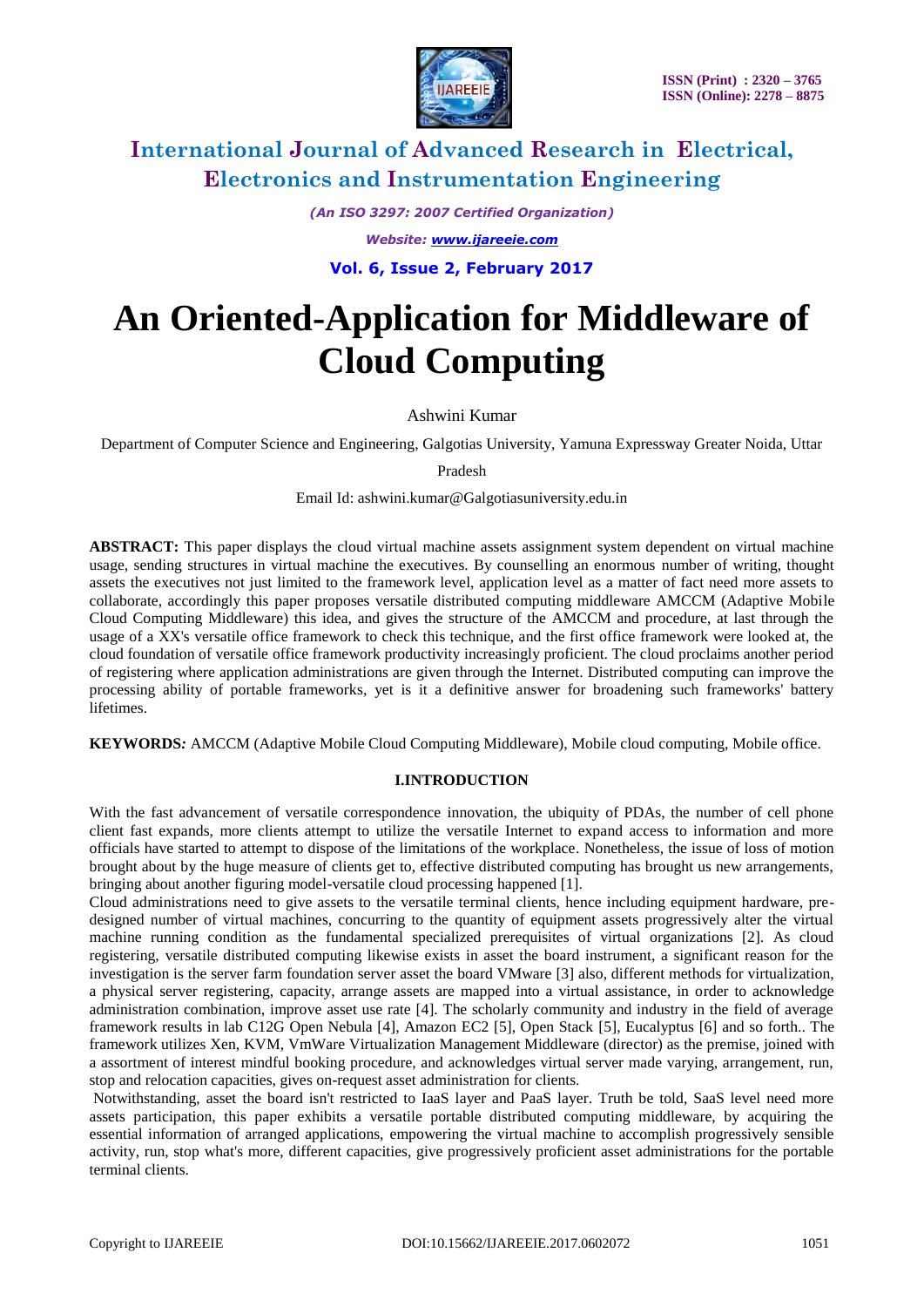

*(An ISO 3297: 2007 Certified Organization)*

*Website: [www.ijareeie.com](http://www.ijareeie.com/)*

### **Vol. 6, Issue 2, February 2017**

### **II.RELATED RESEARCH**

Household cloud administration the executives' stage and the center programming research are still at the underlying stage, the calculation dependent on the exploration, principally centred on logical research foundations and colleges. The cloud administration asset the board to have certain advancement, for the most part moved in the framework level, yet in perspective on the application level of study is moderately limited [7]. In expansion to the above-portrayed types of the executives, asset the executives in another structure to apply for the units, to the utilization of motor as a help, to furnish clients with the utilization of programmed organization as indicated by need, booking, execution furthermore, asset reusing and different capacities.

The average related research work with and so on. On this premise, these general thoughts for programming structure to streamline the advancement costs for specific kinds of normal application, the conceptual procedure model [8]. At the same time, with the assistance of the basic working foundation of asset the executives, in the virtual server or on the other hand physical server bunches, as per the multiuser application needs, based on value or genuine time procedure activity, giving programmed sending, activity and observing elements of the client application, so the client can utilize a generally basic approach to utilize the mass assets in the cloud framework [9][10].

Two administration systems, how to actualize adaptable help is the key research point, is additionally the normal for distributed computing the board framework. Adaptable help implies assets can be acquired by the client as per its application load, dynamic extension or compression, along these lines sparing expenses and improves asset usage. This line of reasoning is instructions to precisely and rapidly to get the heap changes and patterns from the working states of machines and applications, in order to change the comparing asset portion.

Despite the fact that distributed computing framework asset the executives has been far reaching concern, created numerous remarkable accomplishments, yet in the enormous distributed computing condition is as yet confronted with a few impediments. Right off the bat, the asset the executives of the existing cloud stages is only spotlight on the standard of conventional server farm condition, absence of the terminal  $\Box$  the next degree of terminal and a thorough thought of the asset the board of cell phones, make an enormous number of terminal gear in the mind boggling cloud applications can't be successfully used, effect of the worldwide assets of a brought together booking. Also, the complex use of the presence of customized administration challenges, comparing to the majority of numerous kinds of information stockpiling and access by the interest for the conventional cloud framework the board foundation of handling limit, strategy design additionally raised new necessity. This paper will concentrate on inside and out investigation of the above issues looked by asset coordination and planning of the application level in the cloud condition.

# **III.INSTRUCTION OF AMCCM**

In perspective on the above research, this paper set forward a sort of use arranged portable distributed computing middleware-AMCCM.AMCCM (Adaptive Mobile Cloud Computing Middleware) is naturally consolidate distributed computing equipment asset the board and application layer programming through the idea of middleware, make the administration runs in the framework to naturally change the equipment assets.

This paper portrays a situation from cloud registering middleware asset arrangement, asset the board, asset checking, asset control and different angles. This condition can push us to dynamic the board the connection among frameworks and applications, accomplish a favourable position reciprocal. Either through virtualization items from the equipment perspective to deal with the virtual machine, you can likewise deal with the virtual machine from an application point of view, a definitive point is to let the server to give better quality access speed to our clients.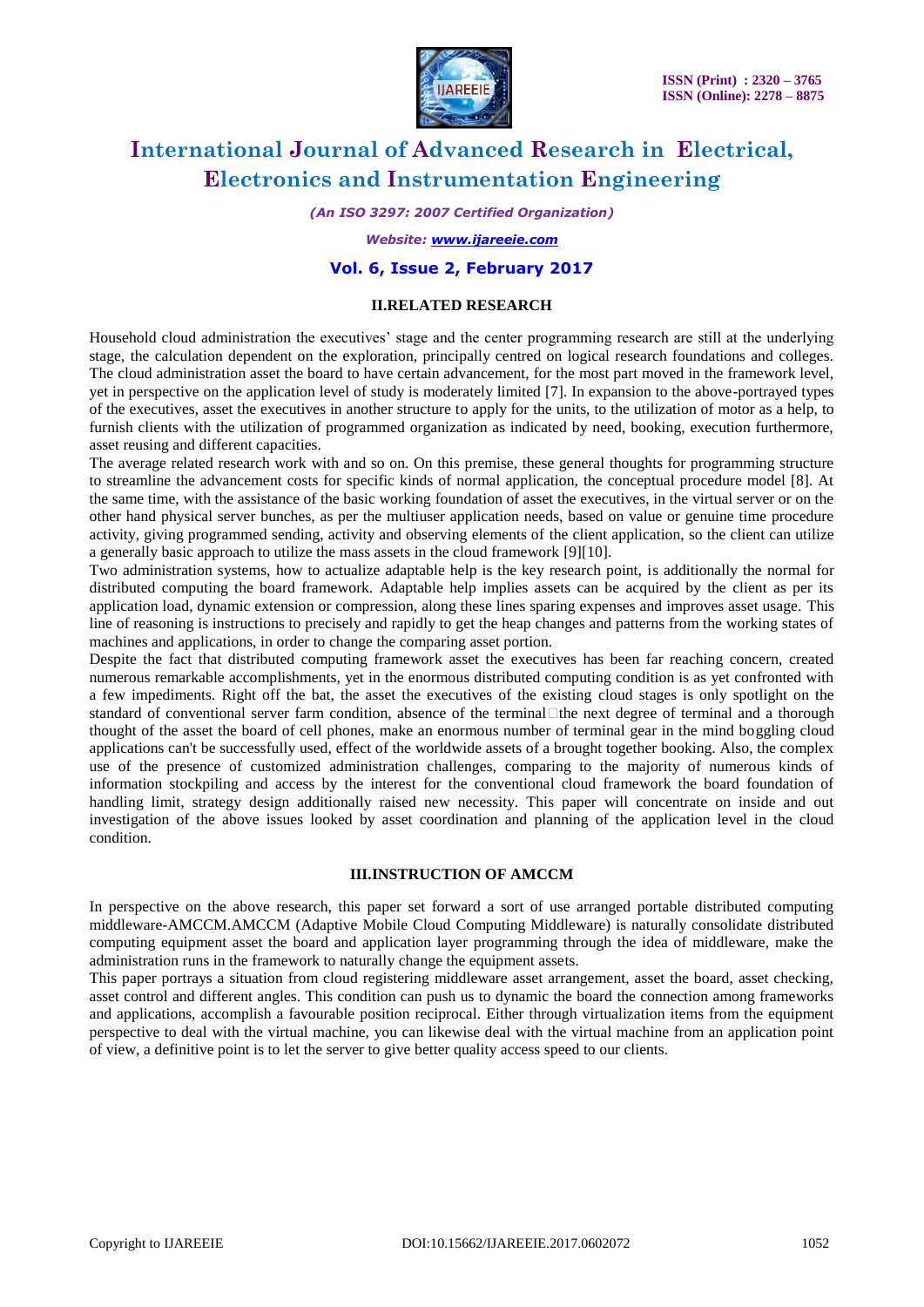

*(An ISO 3297: 2007 Certified Organization)*

*Website: [www.ijareeie.com](http://www.ijareeie.com/)*



# **Vol. 6, Issue 2, February 2017**

### **Fig. 1 Structure of AMCCM**

The essential standards of their work is this: framework checking part is answerable for framework level checking, from the base to the virtual machine level CPU, memory, organize, plate use rule customization, when the preset conditions it would process by composed techniques. Use of observing module is arranged to utilize JAVA, to screen the activity of middleware application. It principally screen the client number, on-line number, gets to the information accordingly to conditions in current application, can likewise be through the arrangement of techniques for expanding capacity, solid extensibility.

### *System monitoring component:*

Utilizing observing instruments of VMware can all the virtual machine, asset pool, host and groups of CPU, memory, plate, organize use observing, and cautioning set to remind the manager or maintainer. This significantly decreases the framework architect to keep up the machine brings activity cost and working power. At the point when the framework arrives at a foreordained notice parameters, a progression of procedures have been characterized to start, you can likewise custom working unguarded case.

VMware observing is primarily the equipment assets observing mode, its checking rules by virtualization the executives programming sellers, on the usage of the individuals the confinements of generally huge, characterized leads more difficulty.

### *Application monitoring component:*

The creator in each virtual machine applications conveyed on the application observing segment, the application can sign on through the observing segment, on the signed in client login data enrollment, and through Session instrument to pass judgment client on-line state, when the client surpasses a foreordained single framework limit, at that point by sending data to tell the "asset in charge" regardless of whether to begin another virtual machine to deal with expanded client get to. At the point when the utilization of checking program found claim get to pressure beneath a foreordained number of on the web (got to when less weight), at that point by sending data warning "assets in charge", close the virtual machine to spare expense. Use of observing work forms as appeared in figure 2: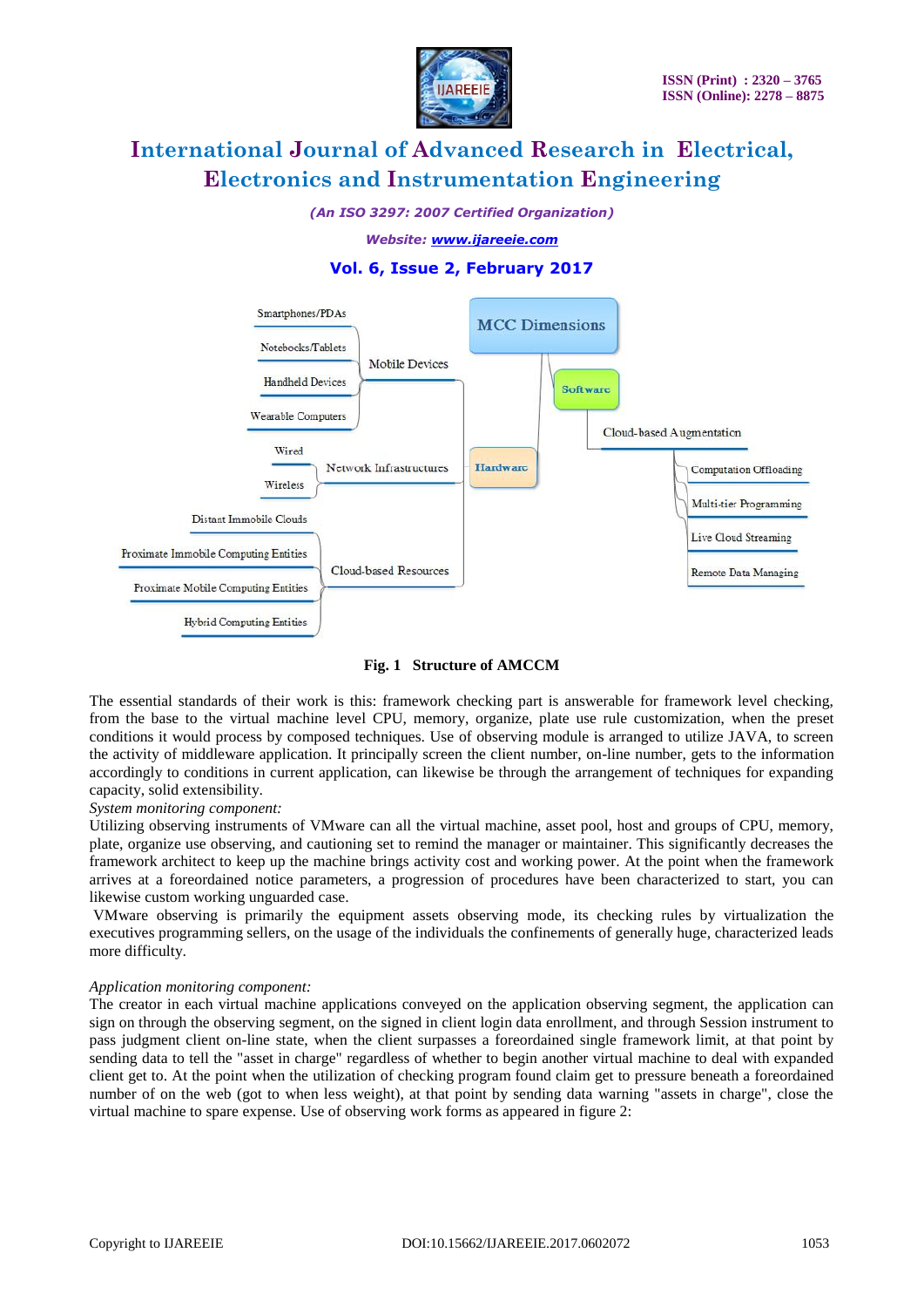

*(An ISO 3297: 2007 Certified Organization)*

*Website: [www.ijareeie.com](http://www.ijareeie.com/)*

# **Vol. 6, Issue 2, February 2017**





# **IV.FUNCTIONS OF AMCCM**

AMCCM be basically like the asset screen. It is liable for the administration of all cloud stage equipment and programming assets, planning what's more, checking work, including the accompanying three capacities:

- Perform equipment assets are virtualized the executives, including new virtual condition, change the virtual condition, and erase the virtual condition, etc.
- Progressively modify the virtual state through observing and the board coordination. When the application's entrance has a higher weight, programmed boot has a virtualed asset to facilitate the weight of the truth of running server. At the point when an application server pressure decrease, programmed stops assets to lessen pointless misuse of assets.
- Ongoing screen crafted by all framework, the work of virtual gadget and the entrance weight of use server.

### **V.WORKFLOW OF AMCCM**

And afterward the center operator running in the cloud registering virtual machine, the meeting procedure is appeared in figure 3.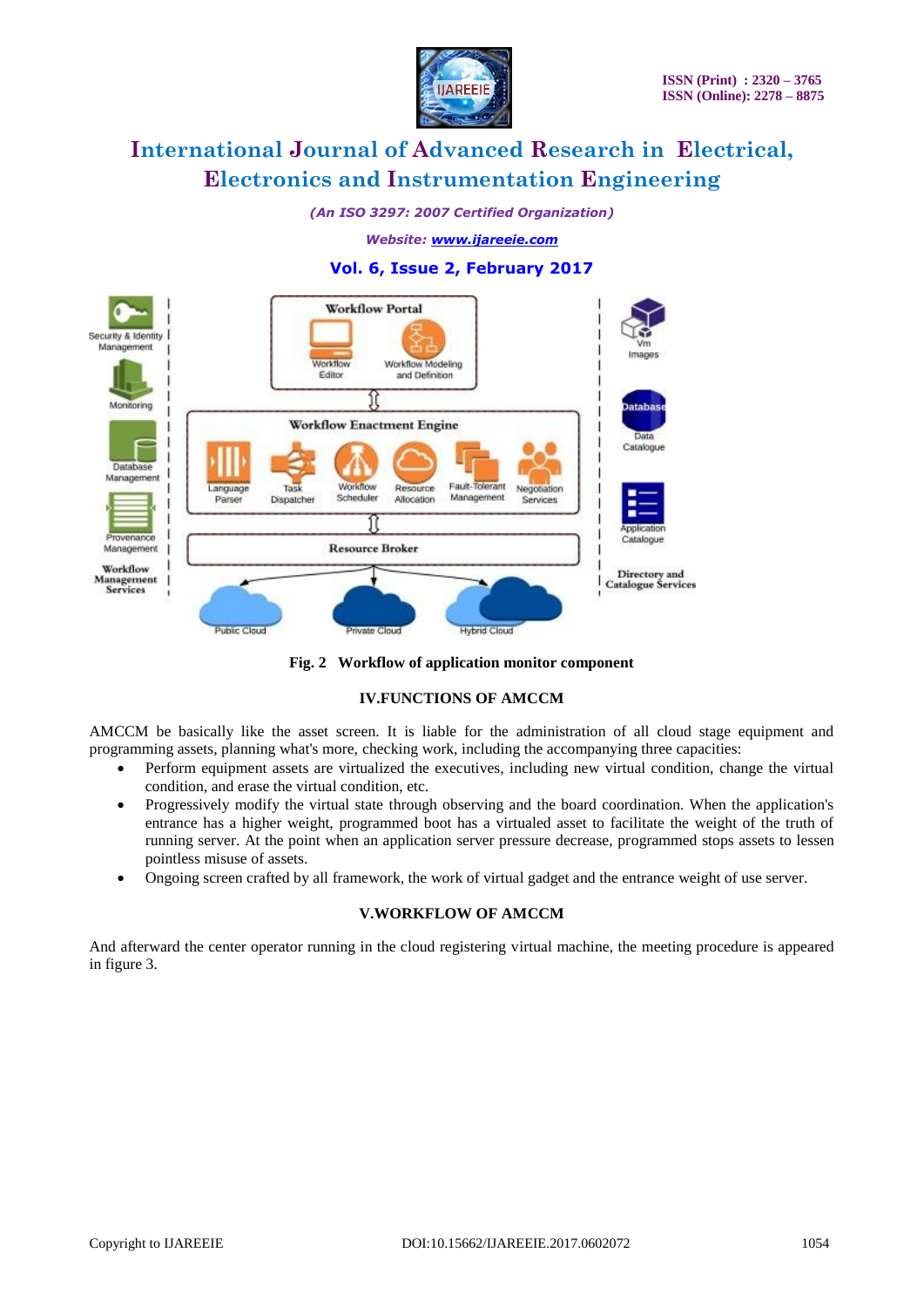

*(An ISO 3297: 2007 Certified Organization)*

*Website: [www.ijareeie.com](http://www.ijareeie.com/)*

### **Vol. 6, Issue 2, February 2017**



**Fig. 3 Work flow of AMCCM**

Virtual machine object put on article pool, and simple to middleware to comprehend the present condition of virtual machine running. The working progression of AMCCM counting the accompanying advances:

Step 1: Start virtual machine, and introduction.

Step 2: According to a characterized least number of virtual beginning virtual machine, including the virtual machine identifier into the item pool.

- Step 3: Real time listening got message structure checking segment.
- Step 4: Start and stop virtual machine.
- Step 5: Maintain the board for object pool.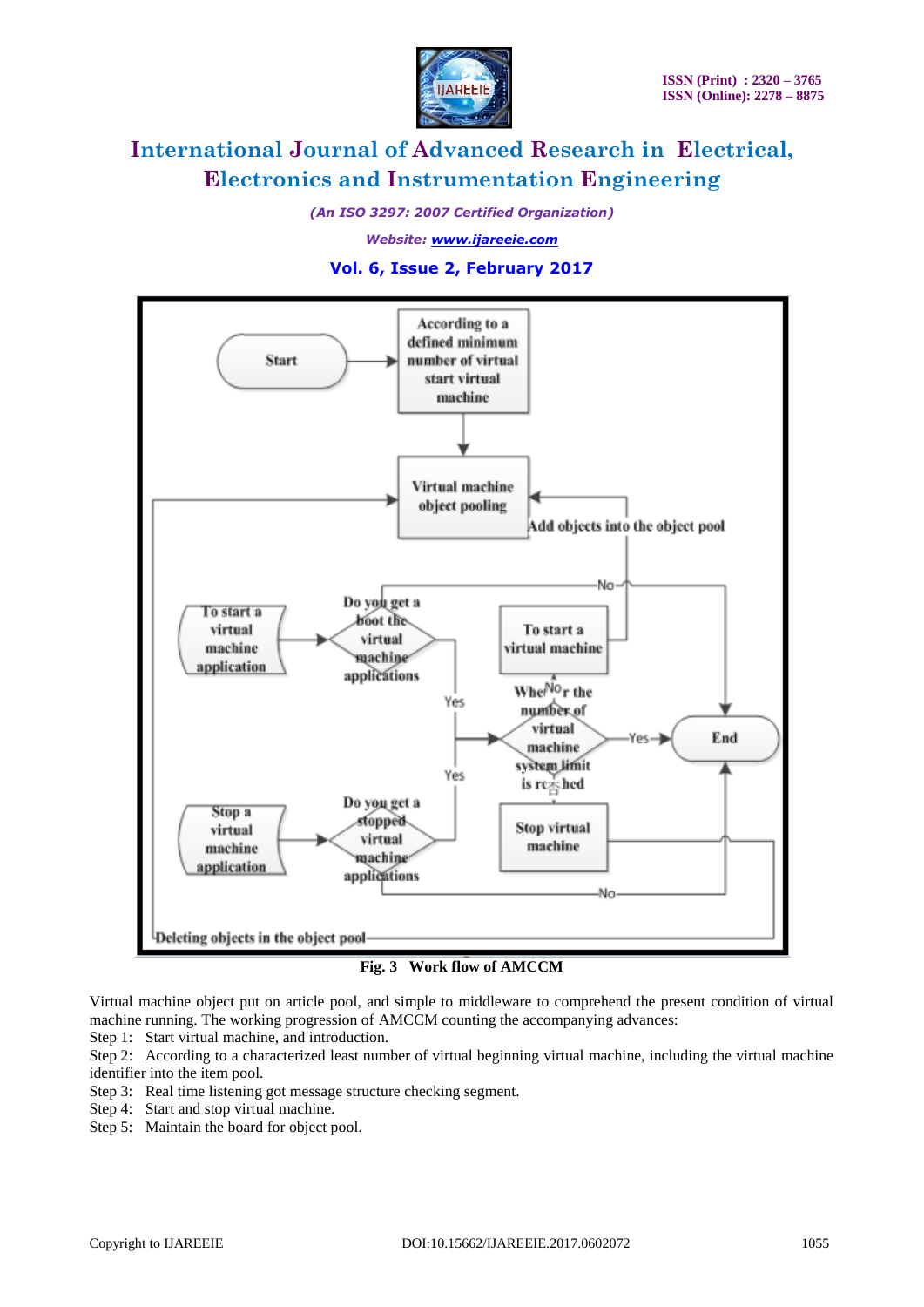

*(An ISO 3297: 2007 Certified Organization)*

*Website: [www.ijareeie.com](http://www.ijareeie.com/)*

### **Vol. 6, Issue 2, February 2017**

### **VI.PERFORMANCE ANALYSIS**

The change of the distributed computing foundation of the first office arrangement of the XX's Procuratorate in agreement with the technique in the content, office effectiveness is significantly improved. Framework asset usage from 12% to 62%. It tends to be seen from figure 4 examination outline of asset usage fundamentally upgrade the capacity to utilize the framework, the physical condition.



**Fig. 4 Comparison chart of resource usage rate**

Irregular example of cycle long periods of framework asset use rate has expanded quickly, showing that with cloud processing office on line truly driving clients to move from aloof acknowledgment to dynamic handling. Transformed from the first working hours preparing for preparing whenever. The usage of cloud figuring versatile office isn't just a decent change of the innovation yet in addition the change of office propensities, individuals can have more time to manage things. It not restricted to the imperatives of geological condition.

### **VII.CONCLUSIONS**

This paper introduces a versatile distributed computing middleware ideas, and the plan of the XX Procuratorate versatile e-government framework usage, coding understand the cloud middleware administration observing, application server online weight observing, organize load adjusting, and contemplates the framework level virtualization execution process, association and Implementation Based on 3G Unicom System Environment Building distributed computing and portable office platform.Cloud registering versatile office framework is basically based on private cloud organize execution; the framework still has bigger improvement space, trust in the cloud processing asset the executive's office mechanization framework to give progressively successful hypothesis and model application.

Our examination recommends that distributed computing can possibly spare vitality for portable clients. In any case, not all applications are vitality productive when moved to the cloud. Versatile cloud figuring administrations would be fundamentally unique in relation to cloud administrations for work areas since they must offer vitality investment funds. The administrations ought to consider the vitality overhead for protection, security, unwavering quality, and information correspondence before offloading.

#### **REFERENCES**

[1]N. Fernando, S. W. Loke, and W. Rahayu, "Mobile cloud computing: A survey," Futur. Gener.Comput. Syst., 2013, doi: 10.1016/j.future.2012.05.023.